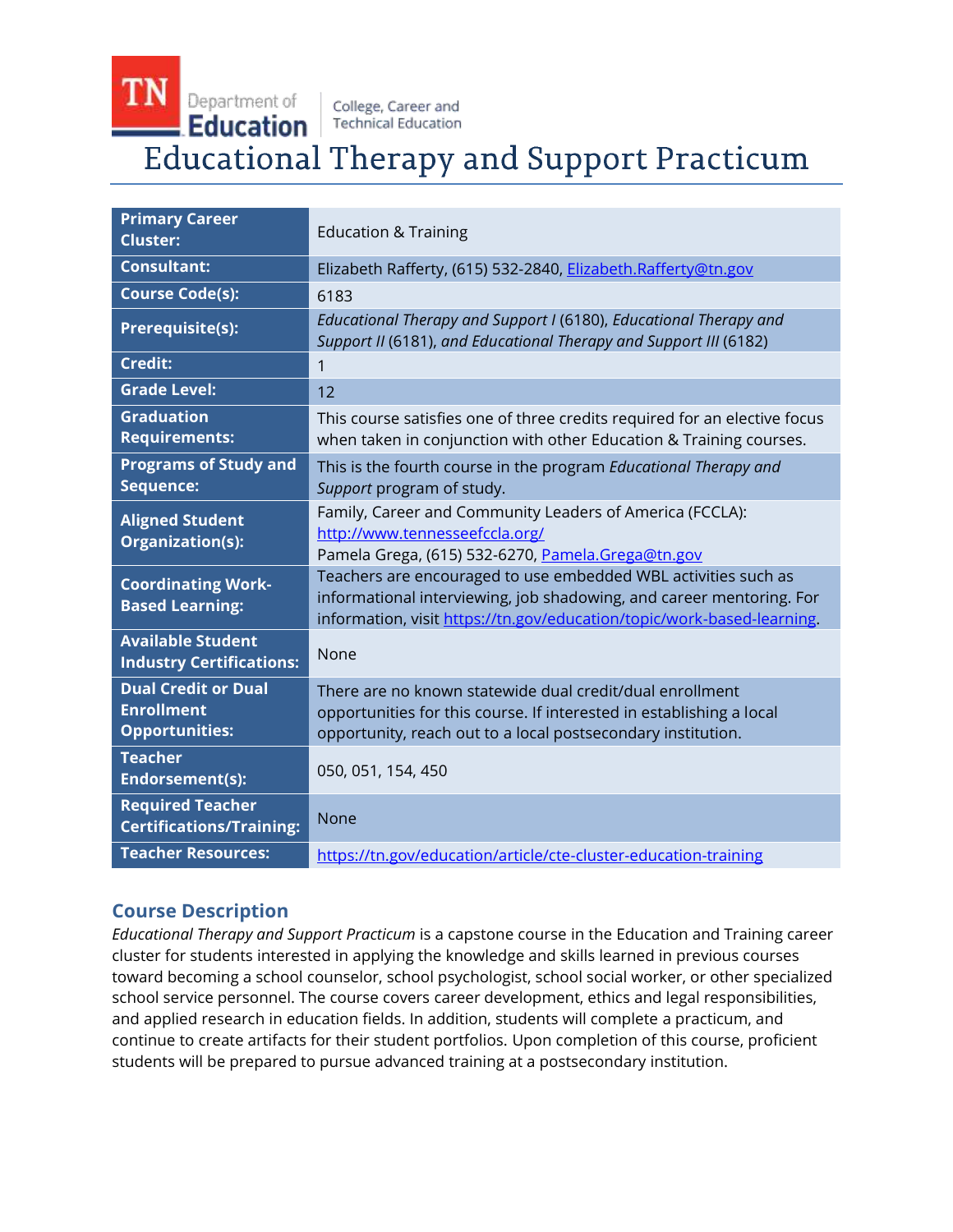## **Work-Based Learning Framework**

Internship standards outlined below may take the form of work-based learning (WBL) opportunities (such as internships, cooperative education, service learning, and job shadowing) or industry-driven project-based learning. These experiences must comply with the Work-Based Learning Framework guidelines established in SBE High School Policy 2.103. As such, this course must be taught by a teacher with an active WBL Certificate issued by the Tennessee Department of Education and follow policies outlined in the Work-Based Learning Policy Guide available online at <https://tn.gov/education/topic/work-based-learning> .The Tennessee Department of Education provides a Personalized Learning Plan template to ensure compliance with the Work-Based Learning Framework, state and federal Child Labor Law, and Tennessee Department of Education policies, which must be used for students participating in WBL opportunities.

## **Program of Study Application**

This is the capstone course in *Educational Therapy and Support* program of study, providing an opportunity for an internship experience. For more information on the benefits and requirements of implementing these programs in full, please visit the Education and Training website at [https://tn.gov/education/article/cte-cluster-education-training.](https://tn.gov/education/article/cte-cluster-education-training)

### **Course Requirements**

This capstone course aligns with the requirements of the Work-Based Learning Framework (established in Tennessee State Board High School Policy), with the Tennessee Department of Education's Work-Based Learning Policy Guide, and with state and federal Child Labor Law. As such, the following components are course requirements:

# **Course Standards**

- 1) A student will have a Personalized Learning Plan that identifies their long-term goals, demonstrates how the Work-Based Learning (WBL) experience aligns with their elective focus and/or high school plan of study, addresses how the student plans to meet and demonstrate the course standards, and addresses employability skill attainment in the following areas:
	- a. Application of academic and technical knowledge and skills (embedded in course standards)
	- b. Career knowledge and navigation skills
	- c. 21st Century learning and innovation skills
	- d. Personal and social skills

#### **Career Development**

- 2) Select and research a professional organization in an educational field of choice. Cite specific textual evidence from the organization's literature, as well as independent news articles, to summarize:
	- a. The mission and history of the organization
	- b. Headquarters and organizational structure
	- c. Resources and services provided
	- d. Credentials required for employment and how they are obtained and maintained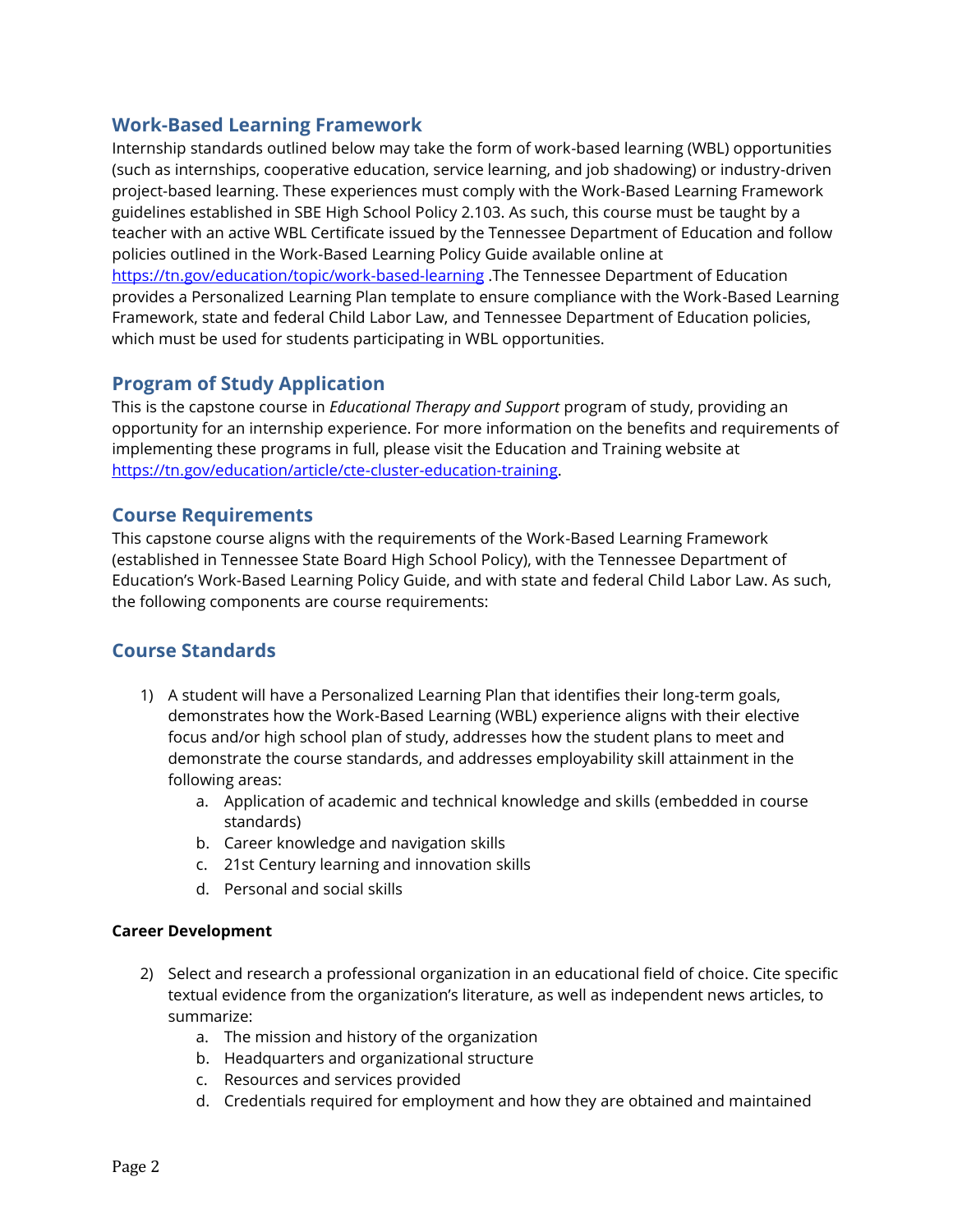- e. Policies and procedures
- f. Reports, newsletters, and other documents published by the organization
- g. Website and contact information
- h. Hiring practices and employment opportunities
- 3) Interview school services personnel in a work environment to identify appropriate methods of pursuing education and employment in the given industry, and determine what knowledge, skills, and educational credentials are required in the given workplace setting. Summarize the interviews in an informative narrative.
- 4) Apply learning experiences throughout the course to review and update the education and career plan based on the knowledge and feedback acquired. Proactively identify areas of strength and opportunities for professional growth, encourage and act on feedback from peers, supervisors, and customers, and seek and use resources to improve skills.
- 5) Search for the resumes of school service personal retrieved from the websites of companies, organizations, or professional networks. Discuss what is typically included in the resumes of these professionals, compare and contrast several examples, and create a personal resume modeled after elements identified in the search.
- 6) Conduct a job search and simulate the experience by researching local employment options. In preparation for a future career as an educational professional, compose a cover letter highlighting relevant experience and skills from the resume for a specific job posting.
- 7) Participate in a mock interview. Prior to the interview, research tips on dress and grooming, most commonly asked interview questions, appropriate conduct during an interview, and recommended follow-up procedures. Highlight sample work compiled in the portfolio that illustrates mastery of specific knowledge and skills attained throughout the program of study. Upon completion of the interview, write a thank you letter to the interviewer in a written or email format.
- 8) Collaboratively, update the professionalism rubric created in the introductory course in Student Development and assess the aptitudes and employability skills needed by educational professionals.
- 9) Analyze the Tennessee Teacher Code of Ethics and compare it to professional ethical standards from recognized educator professional organizations (such as the National Education Association and others) and discuss the purpose of providing specific statements in the code. Research codes of ethics for teachers in specific content areas and special education, where available. Synthesize principles from the standards to create a personal code of ethics.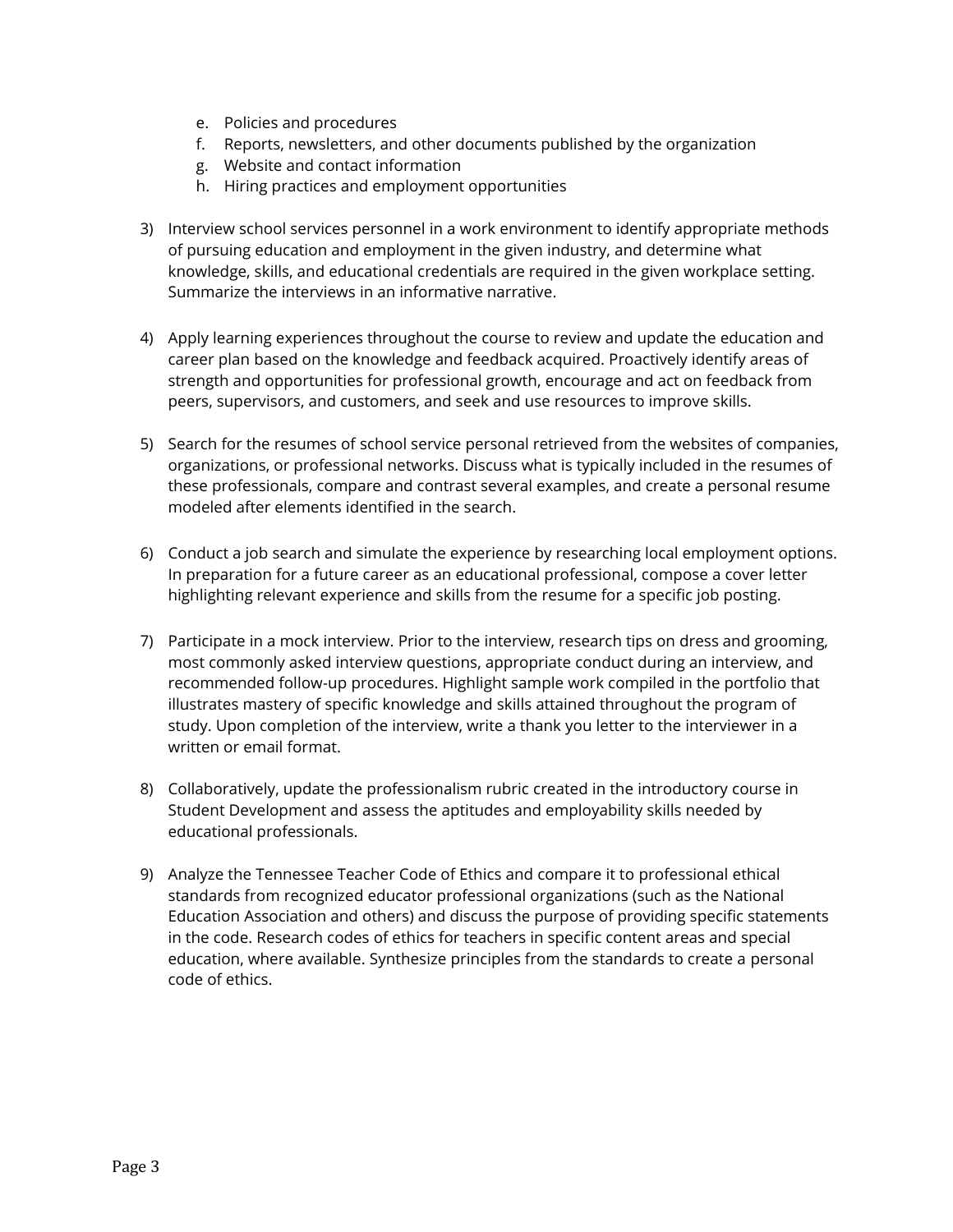#### **Ethics and Legal Responsibilities**

- 10) Differentiate and explain professional ethics and legal responsibilities of professional practice in learning settings. Analyze major laws that govern professional behavior. Accurately explain personal and organizational liabilities associated with major laws and ethical codes.
- 11) Write a statement of personal philosophy reflecting on the importance of following policy and procedure as an educational professional.

#### **Applied Research**

- 12) Apply skills and knowledge from previous courses in an authentic work-based learning internship, job shadow, or classroom-based industry project. Where appropriate, develop, practice, and demonstrate skills outlined in previous courses.
- 13) Create and continually update a personal journal to document skills and knowledge learned during the practicum and draw connections between the experience and previous course content by reflecting on:
	- a. Tasks accomplished and activities implemented
	- b. Positive and negative aspects of the experience
	- c. How challenges were addressed
	- d. Team participation in a learning environment
	- e. Comparisons and contrasts between classroom and work environments
	- f. Interactions with colleagues and supervisors
	- g. Personal career development
	- h. Personal satisfaction
- 14) In teams, develop and successfully implement instructional programs to meet the Local Education Authority (LEA) objectives. (If participating in a work-based learning arrangement, apply programs and processes to satisfy placement requirements.) Demonstrate the ability to divide roles and responsibilities among team members, track progress toward goals, and use technology and information systems to evaluate and meet instructional objectives.
- 15) Research and create a learner performance profile to assess needs of learners. Using databased, effective practice strategies, assist instructional staff in understanding and applying effective practices for teaching and learning, while also providing appropriate resources. Describe the differences in generational learning gaps between The Baby Boomers, Generation X, and Millennials to exhibit empathy and consideration to generational differences.
- 16) Evaluate the outcomes and successes of the sources and support services available in the Local Education Agency (LEA). Research multiple academic journals and employ recommendation for future support services that will enhance learning and development of students.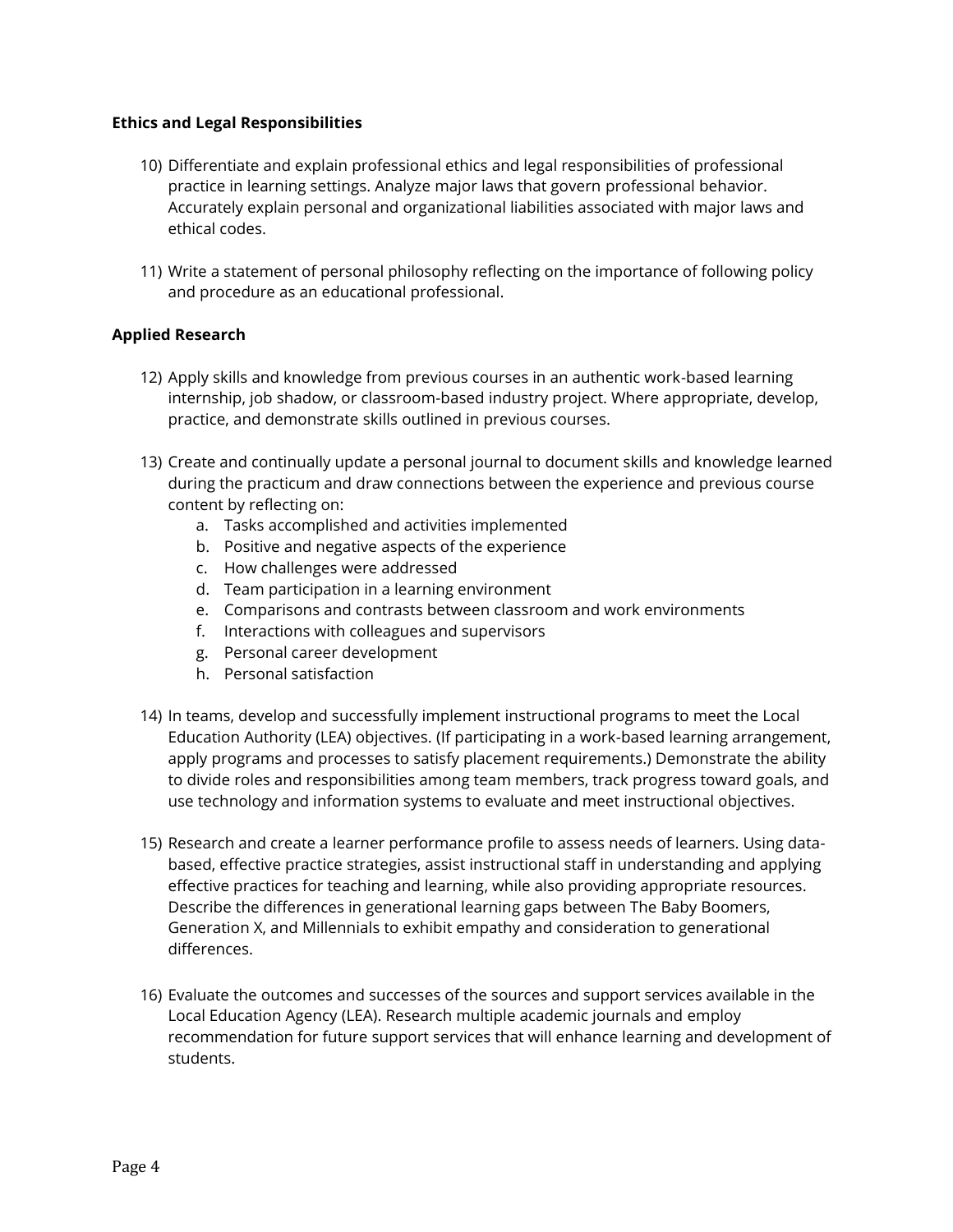- 17) During observations, identify and describe the needs of students to enhance their achievement and development. Identify the multiple strategies for recognizing needs and barriers and explain benefits of proactive support and intervention.
- 18) Investigate advocacy strategies to influence and negotiate within political, social, economic, legal, and cultural contexts to meet an LEA's vision. Illustrate and explain the multiple intersections between the larger contexts and a LEA's objectives.

#### **Communication**

- 19) Develop a communications rubric with performance indicators for effective verbal, nonverbal, written, and electronic communication. Create parent/guardian contact information forms and a draft agenda for parent conferences. Use the rubric to evaluate simulated parent conferences (prior to practicum).
- 20) Practice effective verbal, nonverbal, written, and electronic communication skills for working with stakeholders while demonstrating the ability to: empathize, motivate, listen attentively, speak courteously and respectfully, defuse stakeholder's anger or skepticism, resolve conflicting interests, and respond to stakeholder objections or complaints to satisfaction.

#### **Portfolio**

- 21) Update materials from coursework to add to the portfolio begun in the introductory course. The portfolio should reflect thoughtful assessment and evaluation of the progression of work involving the application of leadership (instructional and managerial), assessment, and support and intervention specific to the education environment. The following documents should reside in the career portfolio:
	- a. Career plan
	- b. Resume
	- c. List of responsibilities undertaken through the course
	- d. Artifacts of project outcomes (such as storyboards, production schedules, and videos)
	- e. Periodic journal entries reflecting on tasks and activities
	- f. Feedback from instructor and/or supervisor based on observations

#### **Practicum Results**

22) Upon completion of the practicum, develop a technology-enhanced presentation showcasing highlights, challenges, and lessons learned from the experience. The presentation should be delivered orally, but supported by relevant artifacts. Throughout the presentation, justify decisions and assess the quality of the work and reflect on the impact of the experience on future career goals. Prepare the presentation in a format that could be presented to both students and an educational professional audience, as well as for a career and technical student organization (CTSO) competitive event.